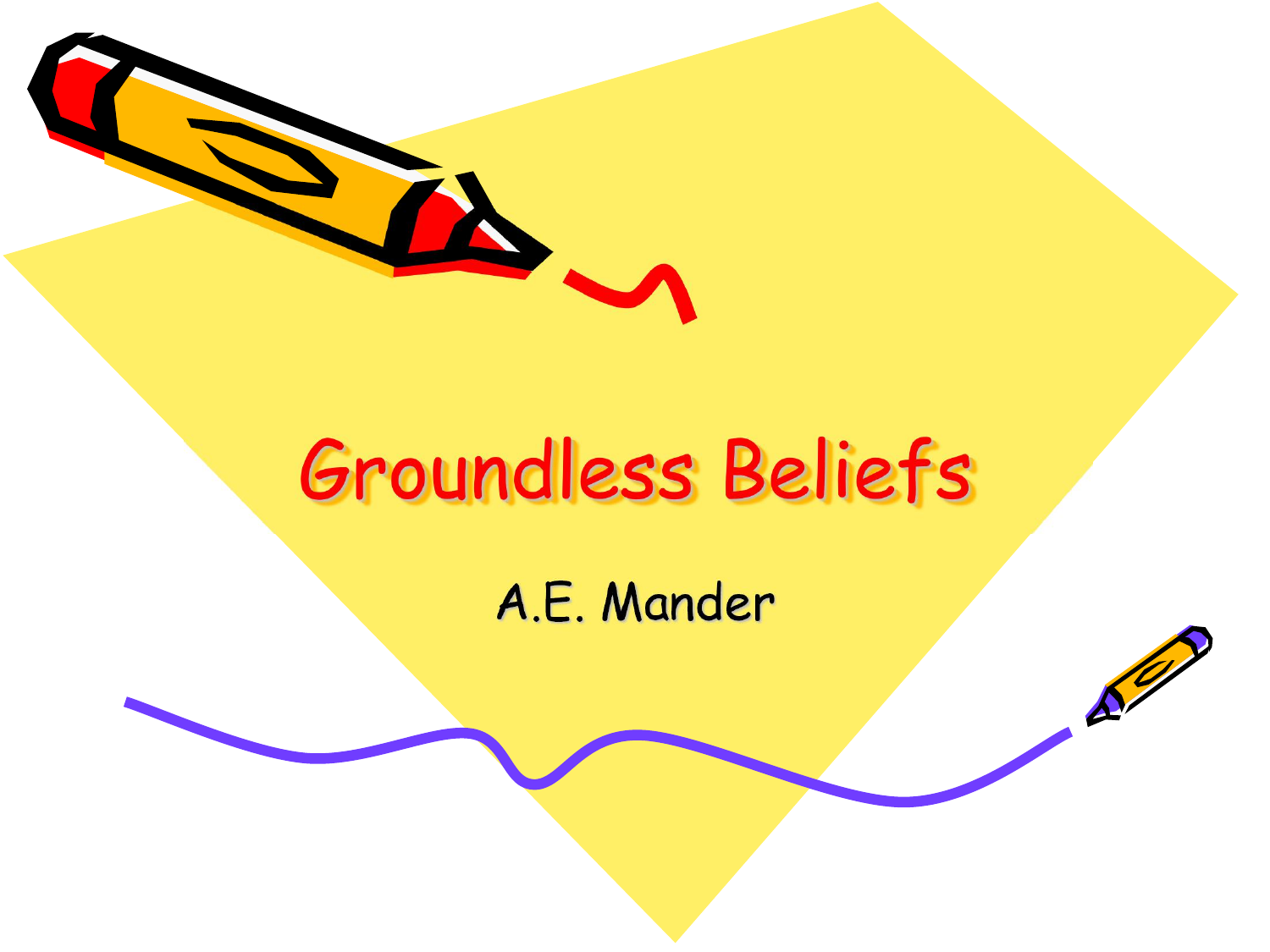

- II. Warm Up
- III. Language Study
- IV. Text Analysis
- V. Extension



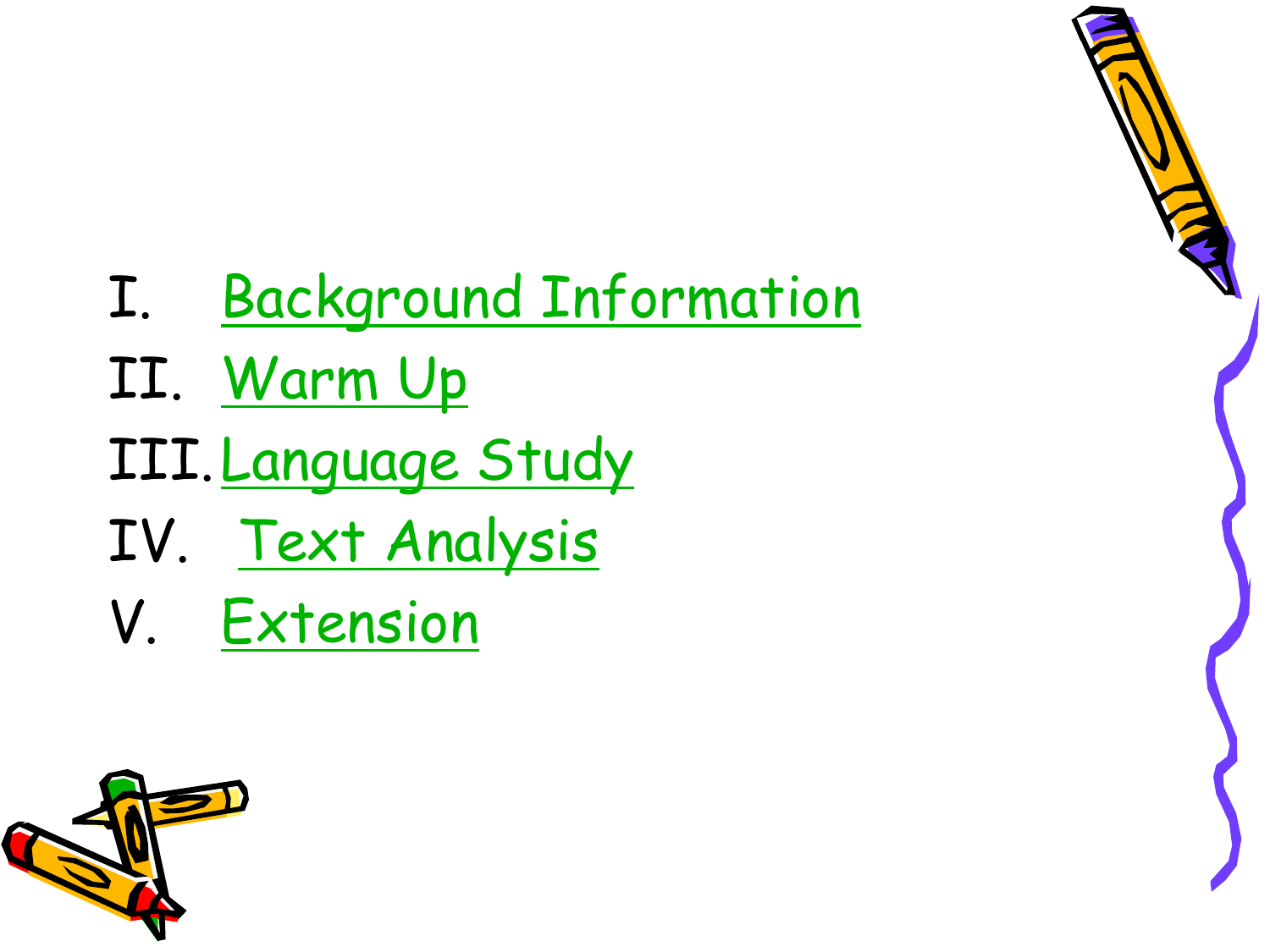- **A. E. Mander (1894–1985)**
- Author<br>A. E. Mander (1894-1985)<br>E. V. A well-published Australian scholar.

#### • **Books**

- $\checkmark$  Logic for the millions
- $\checkmark$  Clearer thinking (logic for everyman)
- $\checkmark$  The making of the Australians
- $\checkmark$  Our sham democracy
- $\checkmark$  Psychology for everyman (and woman)
- $\checkmark$  Clearer thinking; logic for everyday use
	- Public enemy, the press
	- ü Alarming Australia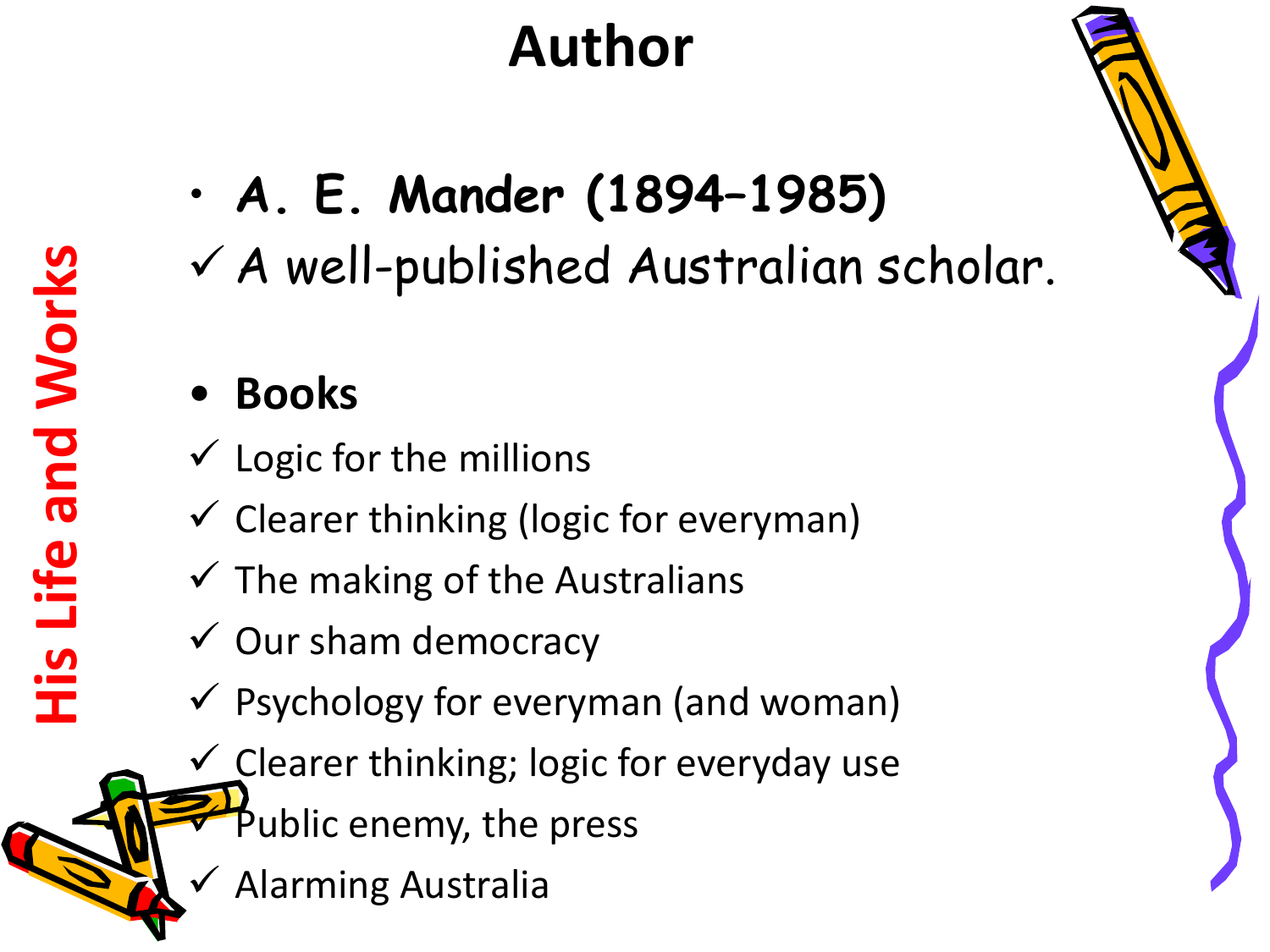# **Author**

# **Quotations from Mander's book**

• **The trouble with most folks is not so much their ignorance, as their "knowing" so many things which ain't so.**

• **He who cannot reason is a fool; he who will not is a bigot; he who dare not is a slave.**

**-----W. Drummond**

**---- Josh Billings**



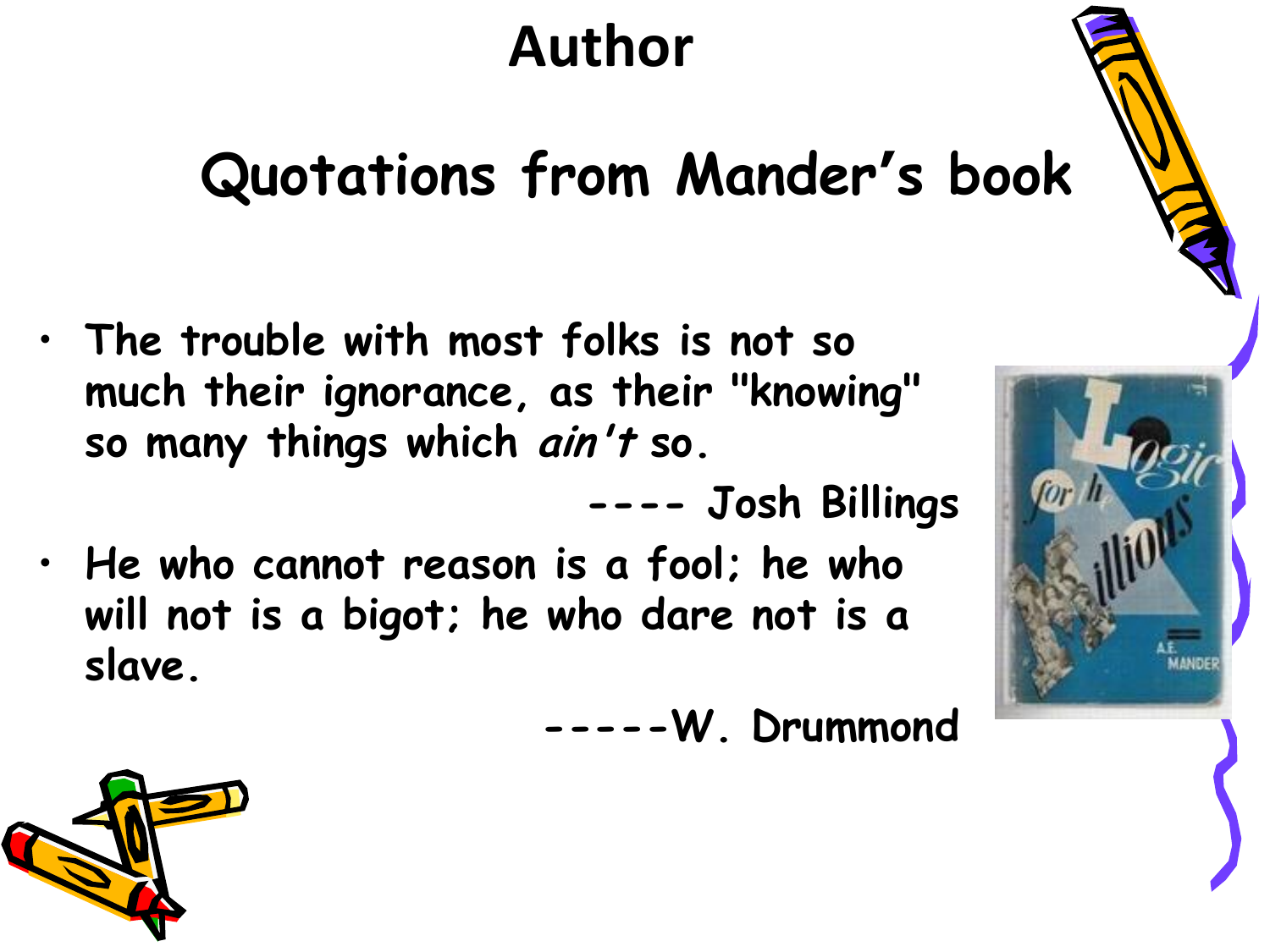### **Background Information**

# *Aristotle vs. Galileo '*



*s* Galileo's Experiment Objects of different weights will fall at the same speed

• **Why was Galileo able to prove Aristotle wrong?** • **What lesson shall we learn from Galileo's experiment?**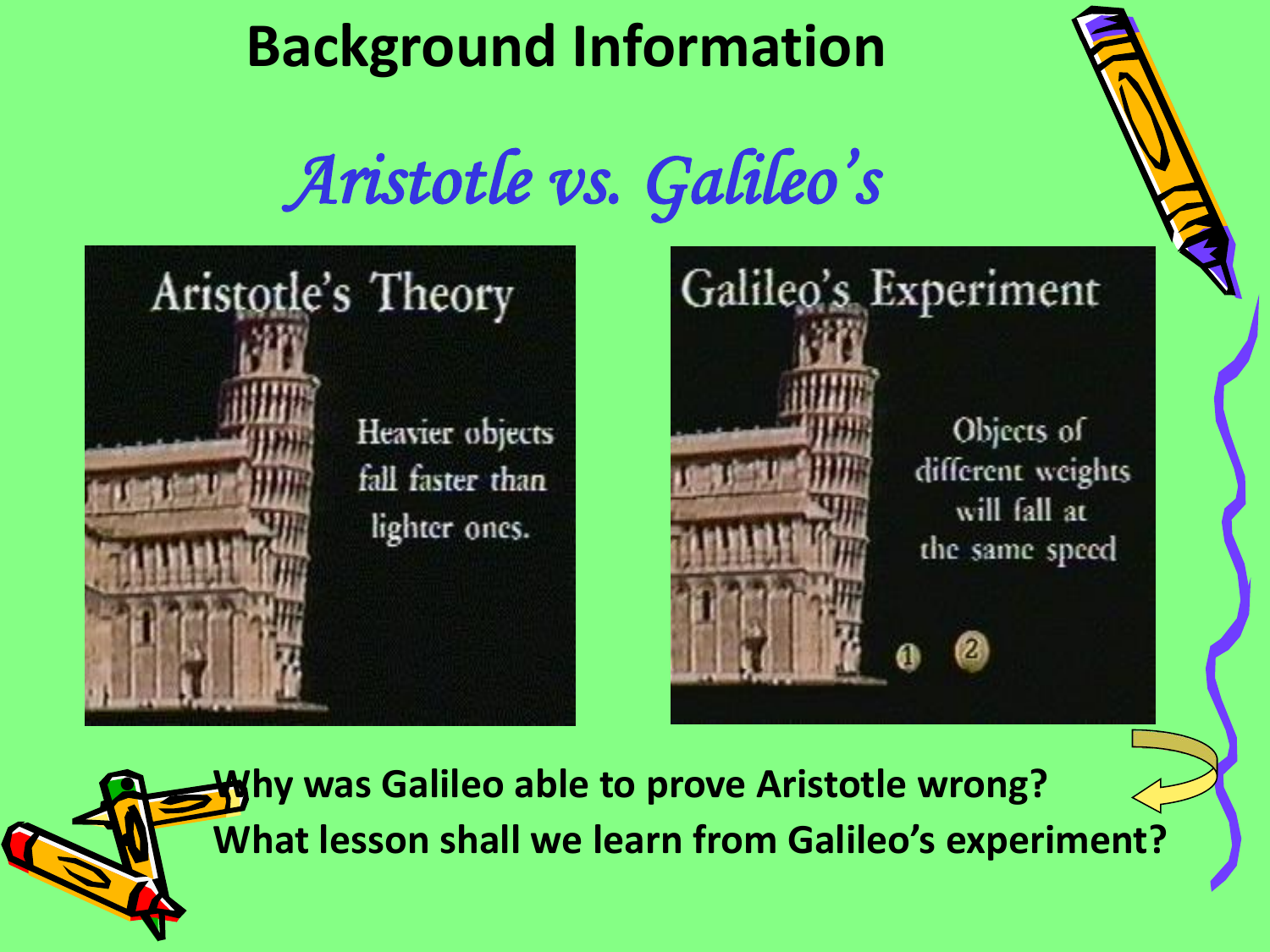# Warm Up

What is a groundless belief? It is a belief which has no ground or foundation. It is not supported with proof or evidence.

Can you give us some examples in your life that are groundless?

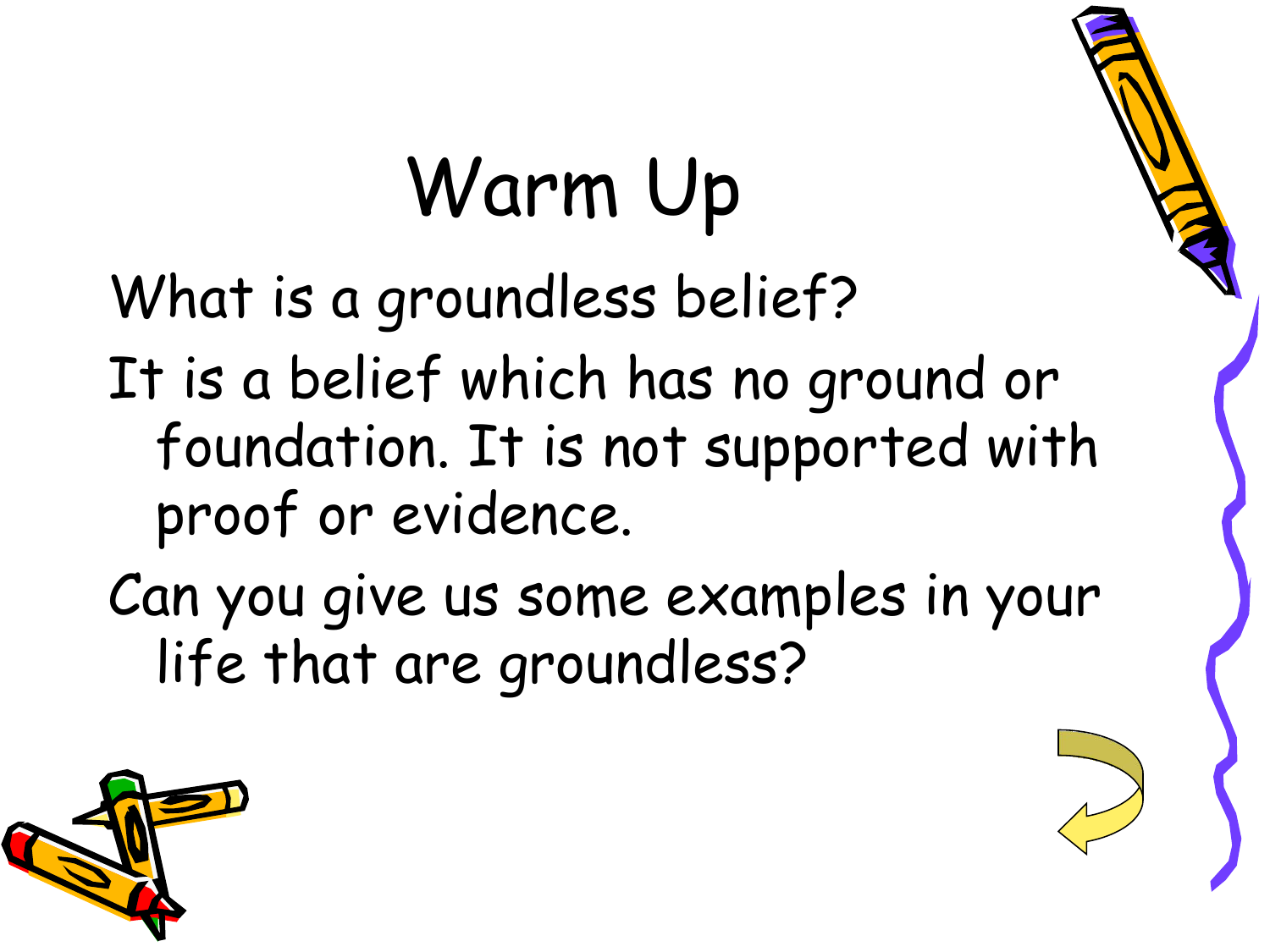# Language Study

• attribute:

v. a. to relate to a particular cause or source;

b. to regard as the work of a specified agent or creator:认为是…所为(所写/所做) e.g. David attributed his company  $\mathsf{S}$ success to the unity of all the staff and their persevering hard work. a symphony attributed to Mozart attribute: n. a quality or feature of sb./sth. e.g. Organizing ability is essential attribute for a good manager. ightning bolts are an attribute of Zeus.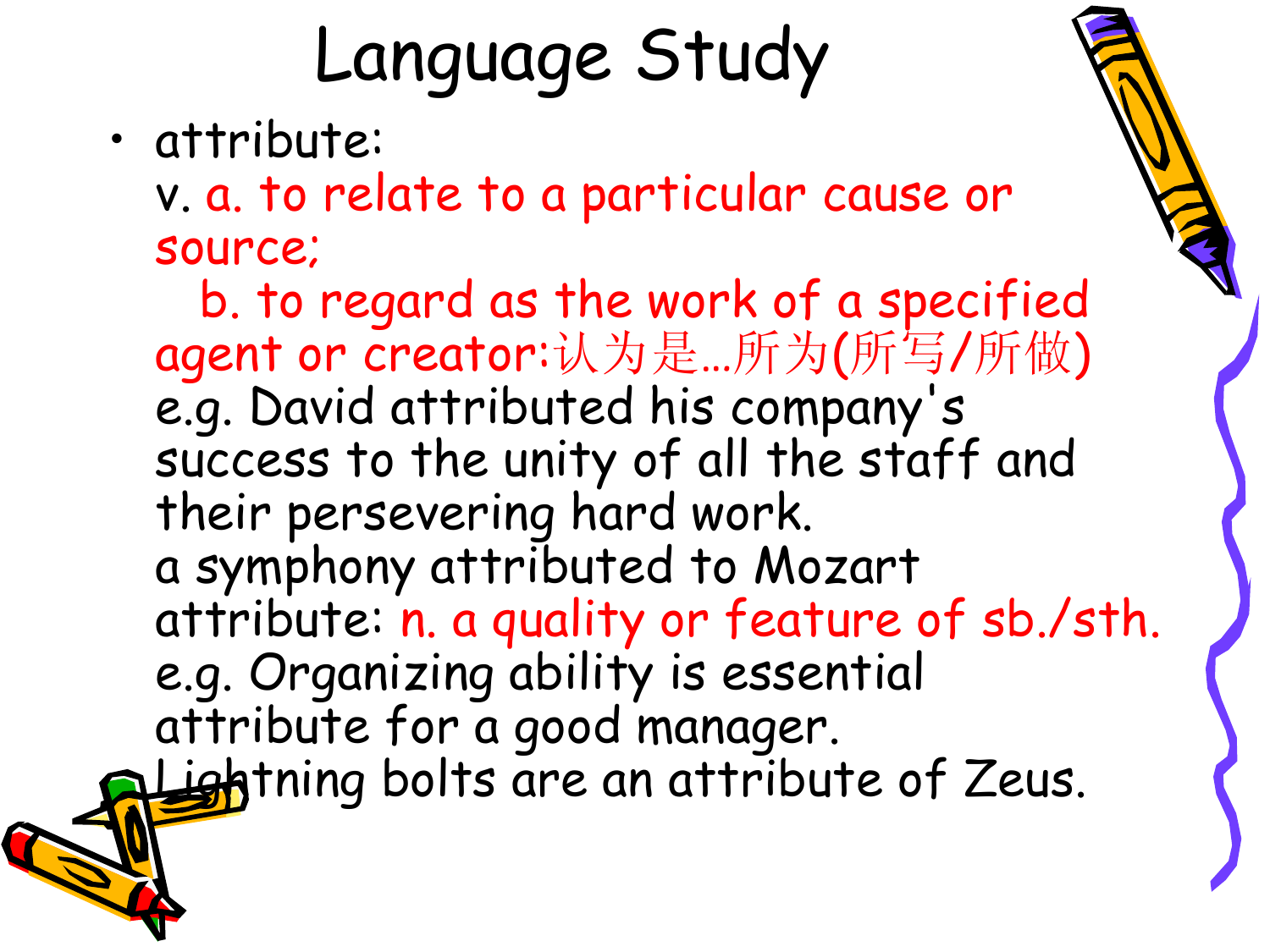# Dispose C.f. disposal disposition to make sb behave in a particular way  $((1))$ Dispose sb to do sth

- E.g. The hard conditions in our village do not dispose our young people to go in for farming.
- (2) Dispose of sth
- E.g. One headache today is how to dispose of city garbage

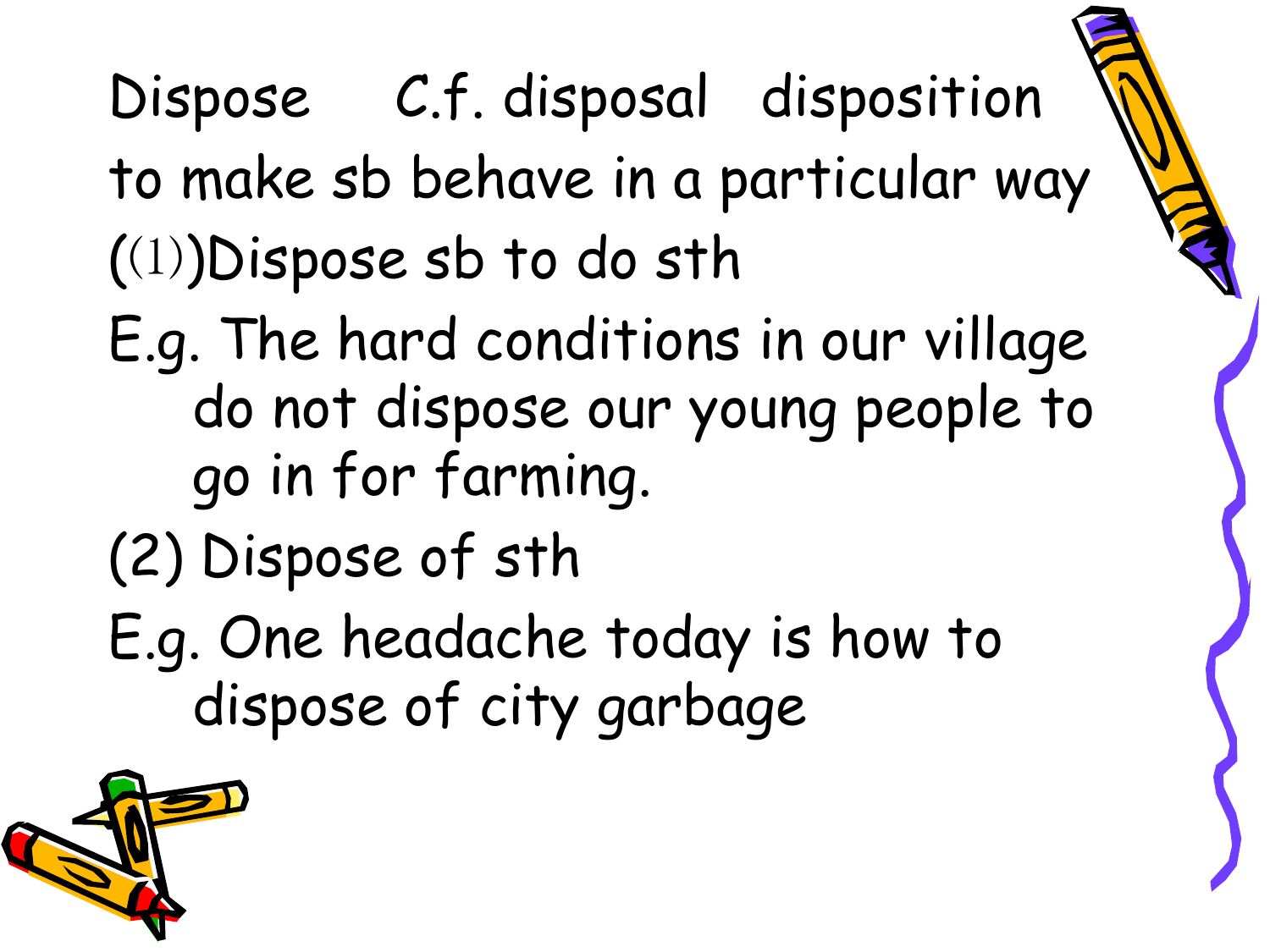# Extend c.f. extensive extent extensiol

- to increase, enlarge, spread, widen (scope, meaning, area, etc.)
- e.g. The desert extends over almost one third of the country.
- The government has decided to extend the national park to include the beautiful mountains nearby.
- The people here extended a warm welcome to our delegation.

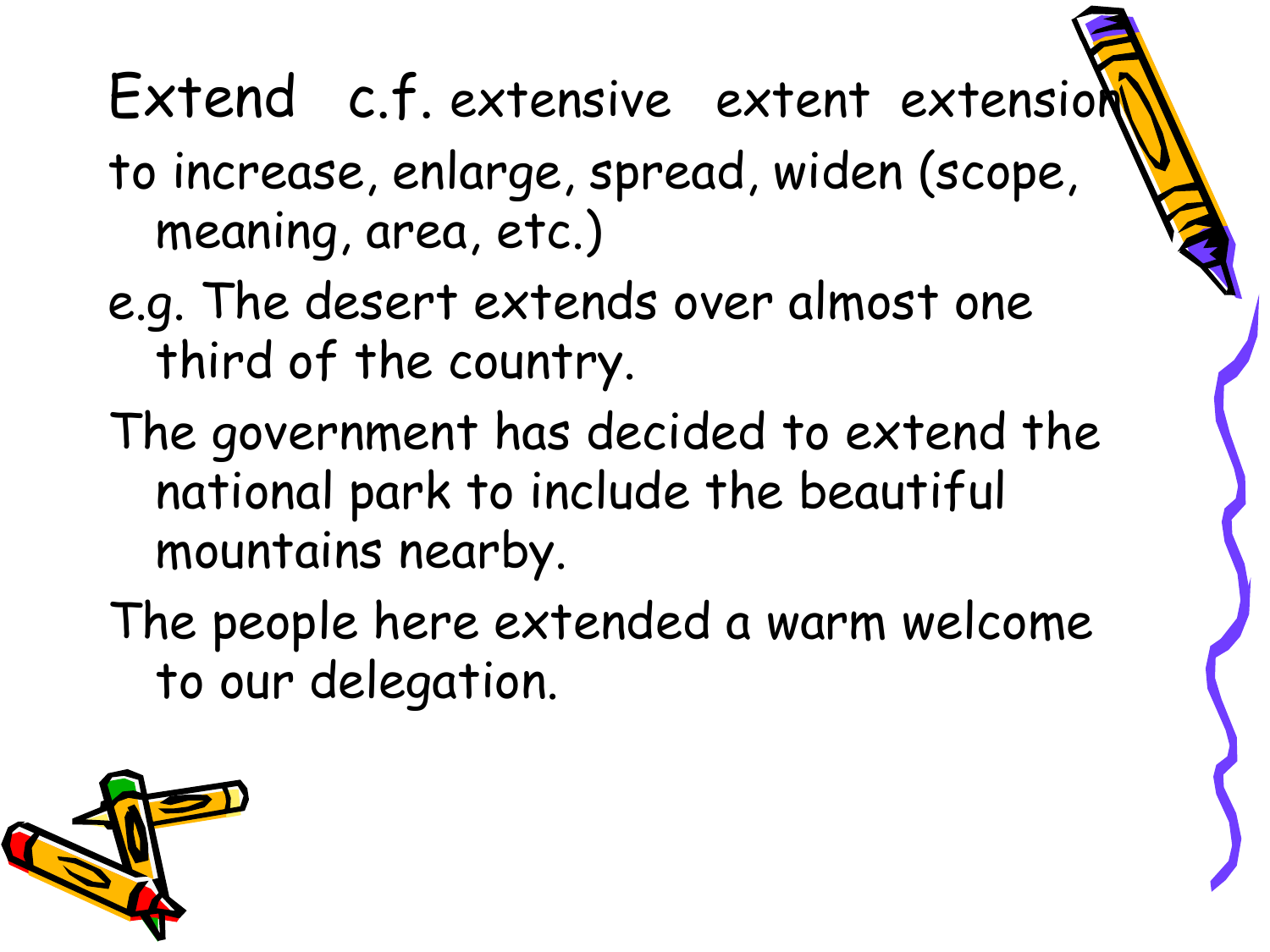Stock

- 1. Commonly used and not original or interesting
- e.g. Whenever you go to him for help, this is  $\mathcal{P}_1$ the stock answer he will give.
- 2. The total merchandise kept on hand by a merchant (in stock/out of stock)
- e.g. The shop was closed that day for stock-<br>taking.
- 3. A share in a company or the total value of all the shares of a company
- e.g. It was known as Black Friday because on that day the stock market collapsed.

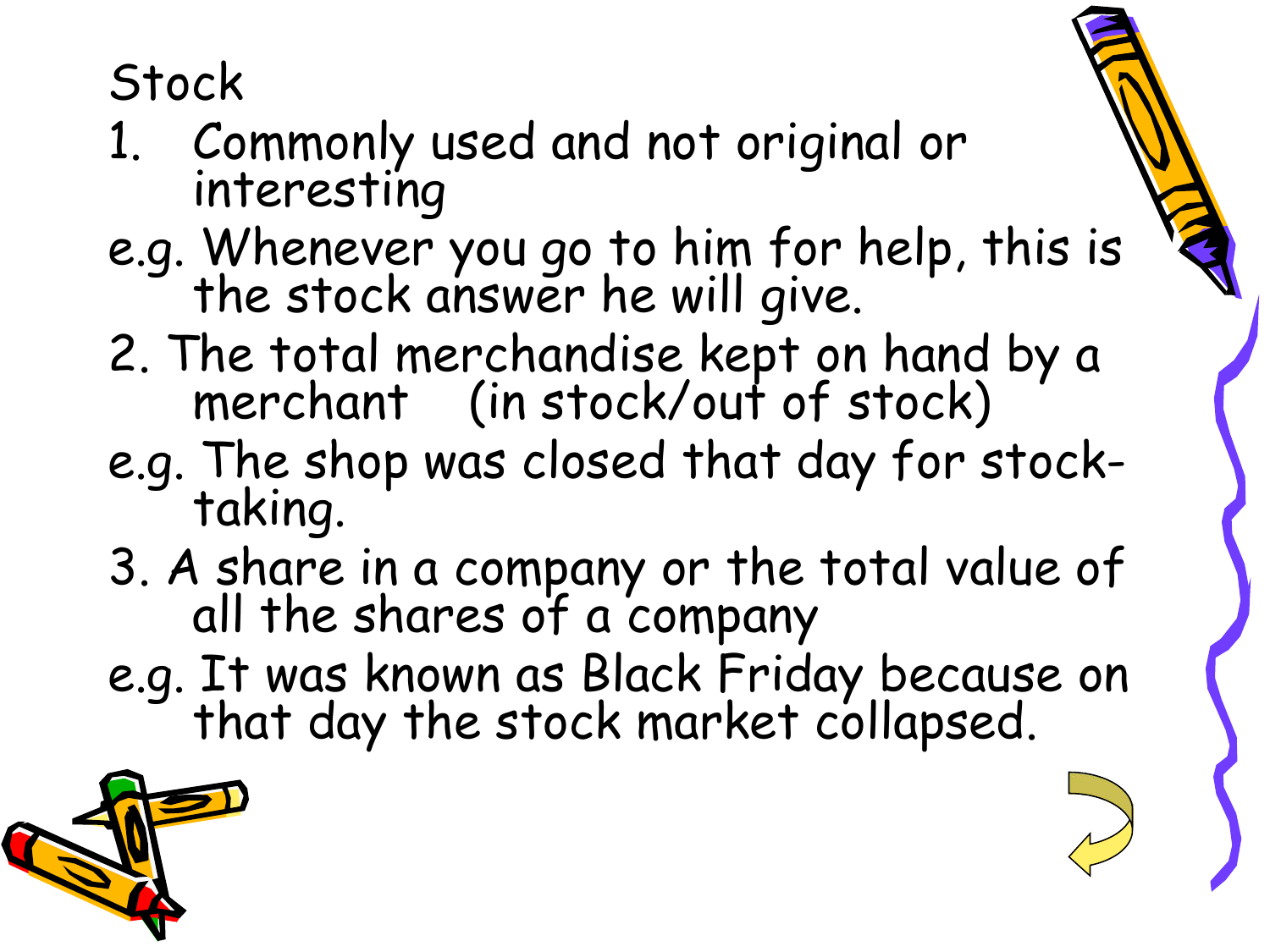# Text Analysis **Structure**

- **I. The Introduction (para. 1): Prevalence of groundless beliefs**
- **II. The body (paras. 2–24): Types/Causes of groundless beliefs**
- 1. Result of environment in early life. (paras. 2–3)
- 2. Parroting. (paras. 4–13)
- 3. Self-interest (paras. 14–17)
- 4. Sentimental associations (paras. 18–19)
- 5. Fashion (paras. 20–24)

**III. The conclusion (para. 25): The writer ' s praise of rational thinkers**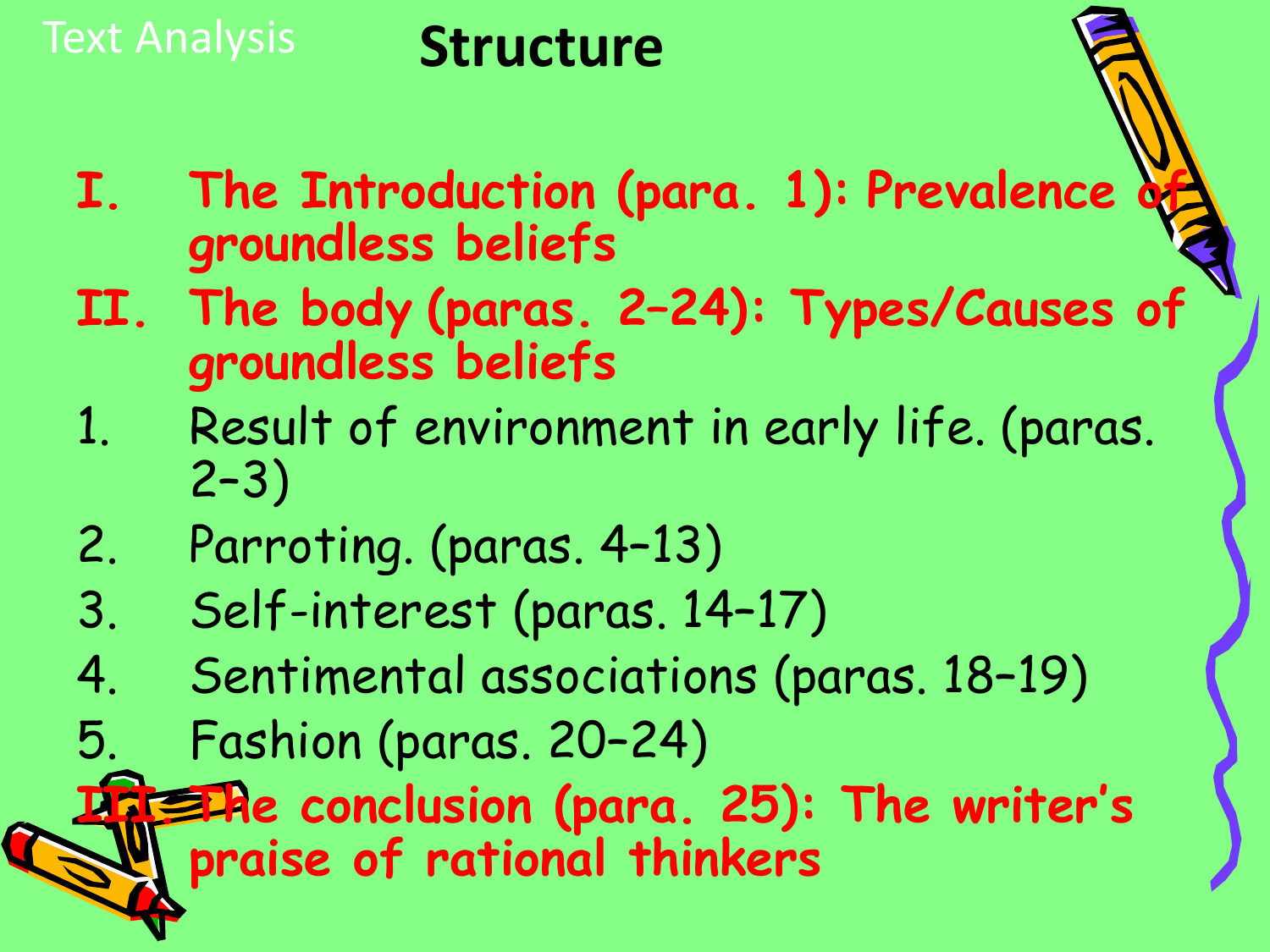### **Part I: The Introduction (para.1): Prevalence of groundless beliefs**

### **Main Idea**

- $\triangleright$  What does the author advocate in the first sentence?
- Ø Have you ever asked yourself these questions?
- $\triangleright$  Can you give examples of groundless beliefs which rest upon "mere tradition" or somebody's "bare assertion"?

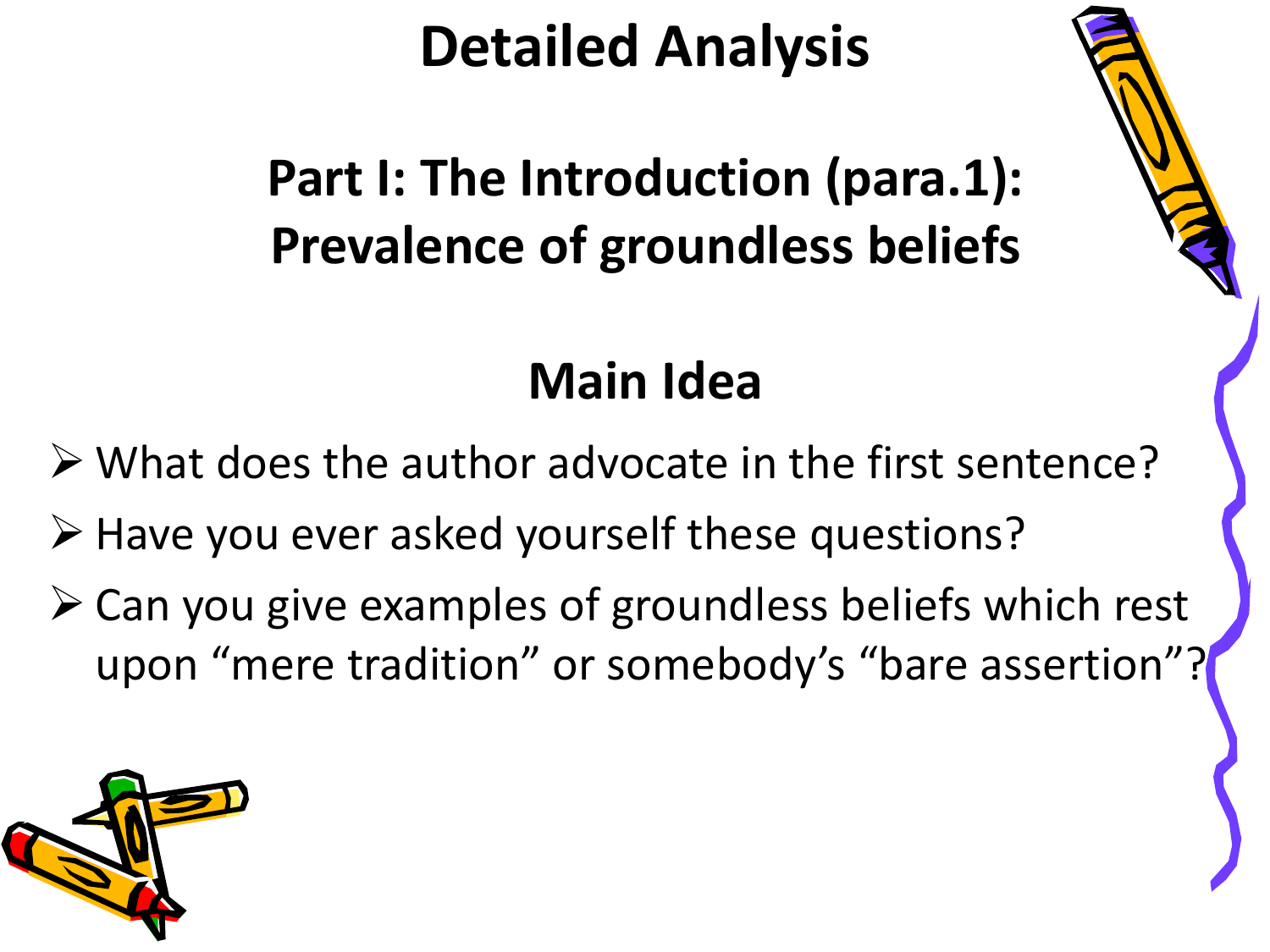Part I: Sentence Paraphrase

• **They rest upon mere tradition, or on somebody's bare assertion unstapported by even a shadow of proof... (para. 1)**

be based on

These groundless believes are either based on tradition or on somebody's strong claims which are not supported by the slightest trace of proof.

the slightest trace of proof

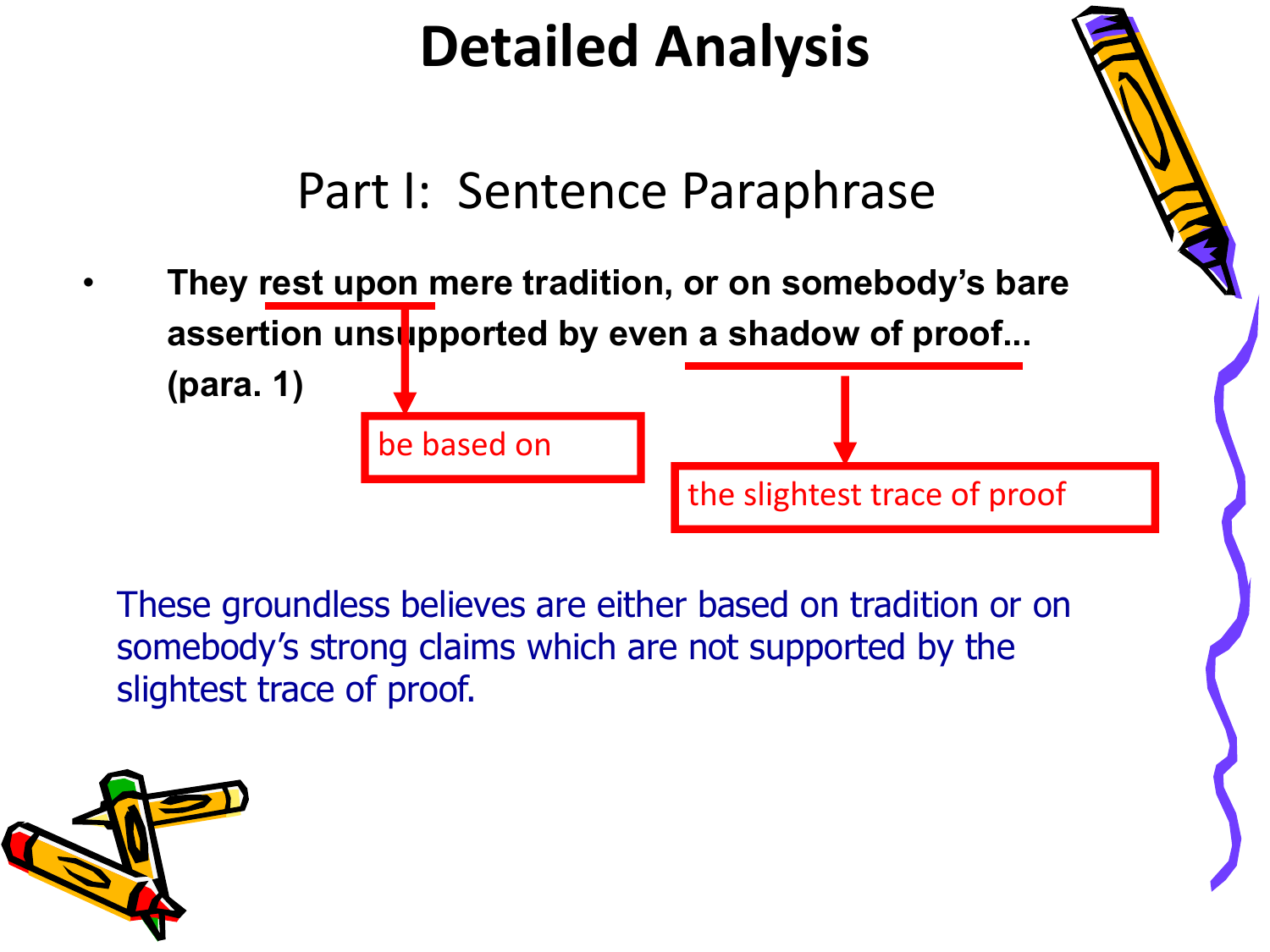### Part I: Exercise

- Translate the following sentences into English, using words in the brackets.
	- 如今,在他们生活的城市,农民工很少被当成市民看待。(class)
	- Yet few of migrant workers are even classed as citizens of the city where they live.
	- 一个国家的实力不只是取决于经济发展;它至少在相同的程度上有赖于其 教育水平。(rest upon)
	- The strength of a country does not rest upon economic development alone; it rests upon education, at least to the same extent.
	- 我们明确地知道, 人的生命从何时开始。(a shadow of...)
	- We know, without a shadow of a doubt, when human life begins。

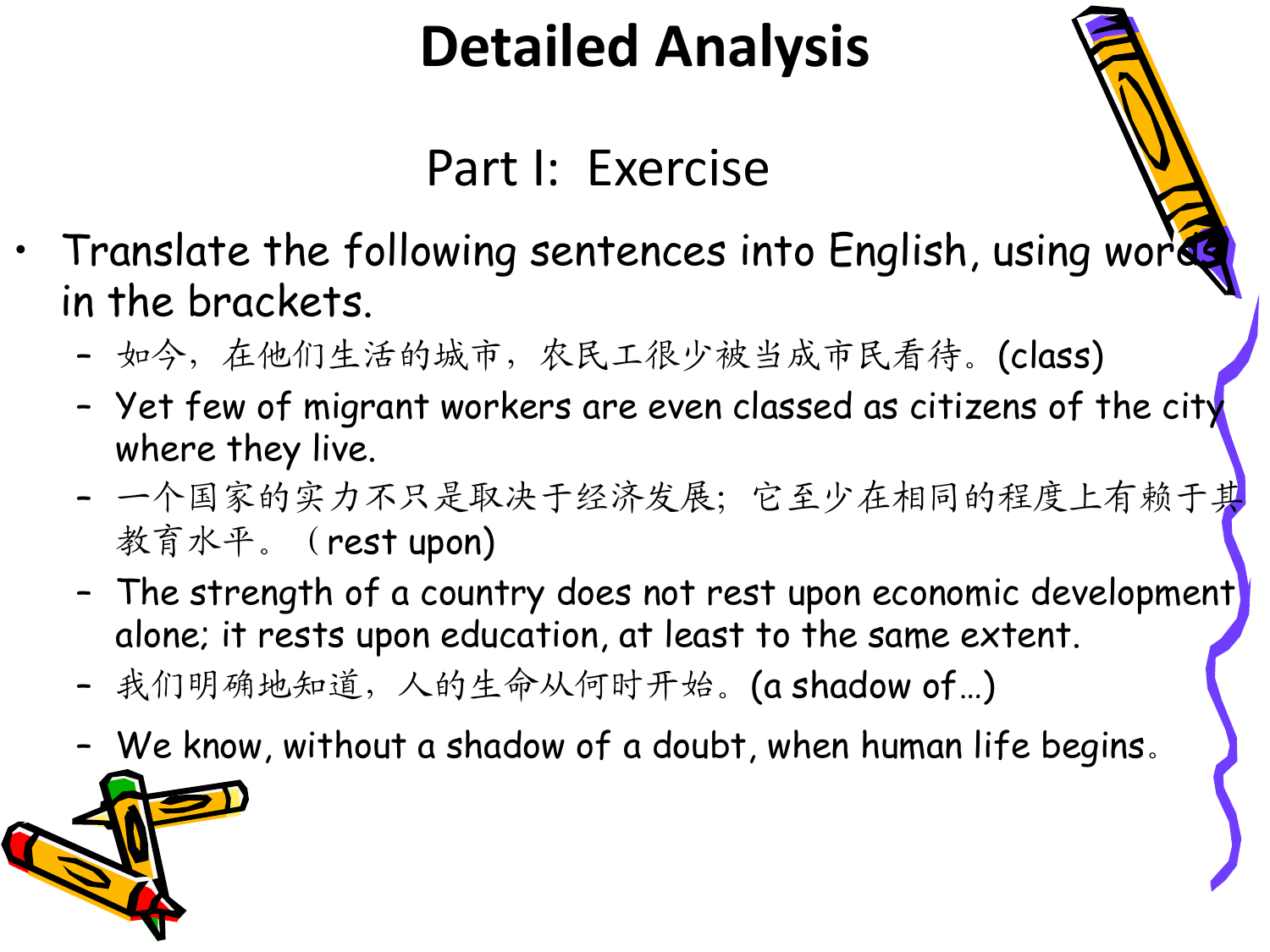**Part II: Types/Causes of groundless beliefs (paras. 2–24) Section 1. Result of environment in early life. (paras. 2–3)**

- Ø How can a simple "suggestion" become a "belief"?
- ü …**uncritically** we accepted and believed it.
- ü …we didn't have **the power of questioning**.
- $\triangleright$  How shall we deal with the beliefs developed in early childhood?

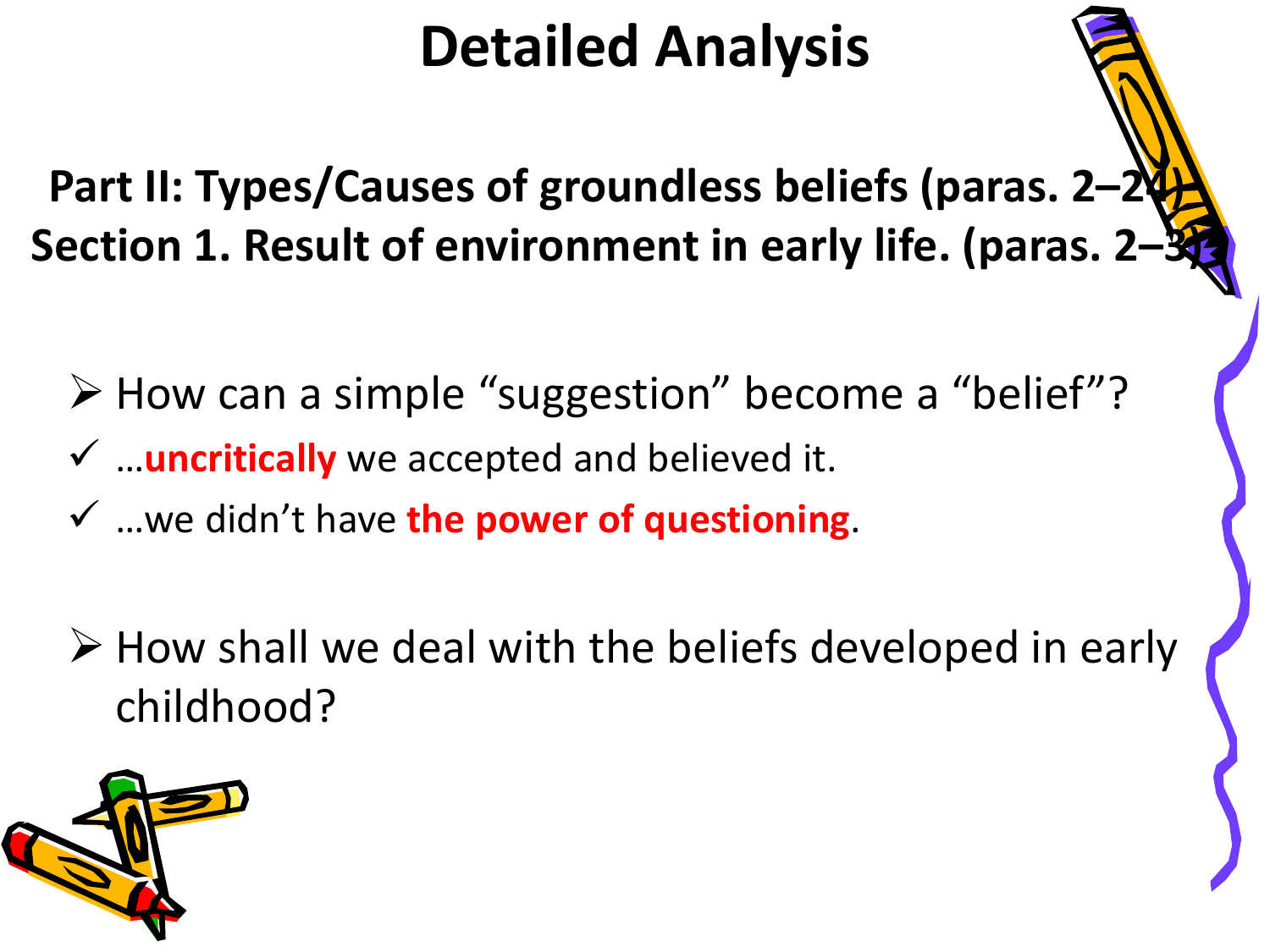### Part II: Exercise

- Franslate the following sentences into English, using words in the brackets.
	- 尽管中国有此抱怨,但世界贸易组织称碳关税符合世界贸易规则。 (consistent)
	- Despite bluster from Beijing, the WTO says carbon tariffs can be consistent with world trade rules.

- 尽管沃尔玛员工的确一般比较穷,但去那里购物的人也同样如此。(the same)
- While it is true that Walmart employees tend to be poor, the same is true of Walmart shoppers.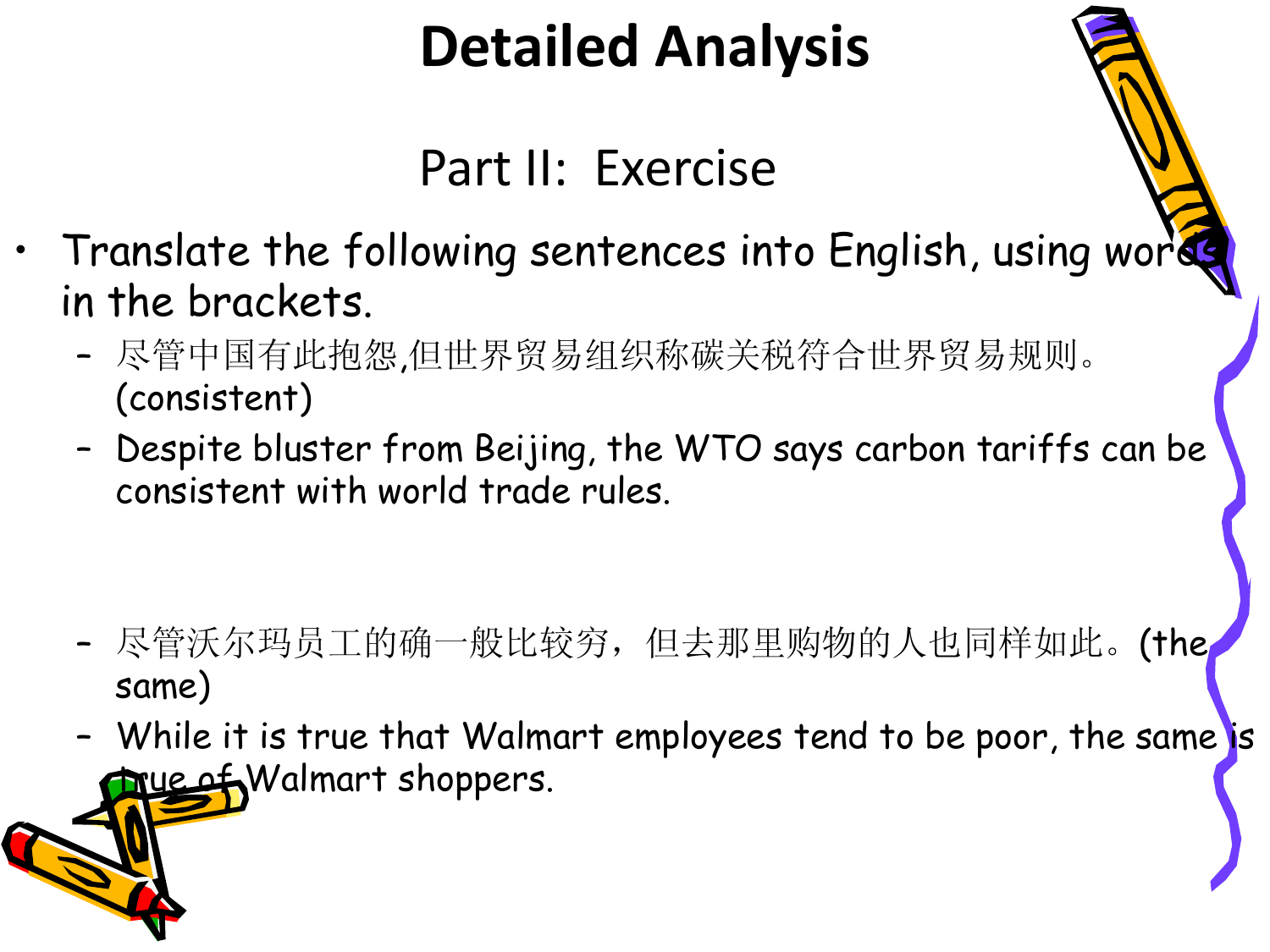#### **Part II: Types/Causes of groundless beliefs (paras. 2–24) Section 2. Parroting. (paras. 4–13)**

#### **Main Idea**

#### Ø **What does "parroting" mean?**

- Copy, echo, or repeat without question.
- $\checkmark$  Accept only such new ideas as fit in with the ideas we already hold

Ø **How should we treat other people's ideas according to the author?**

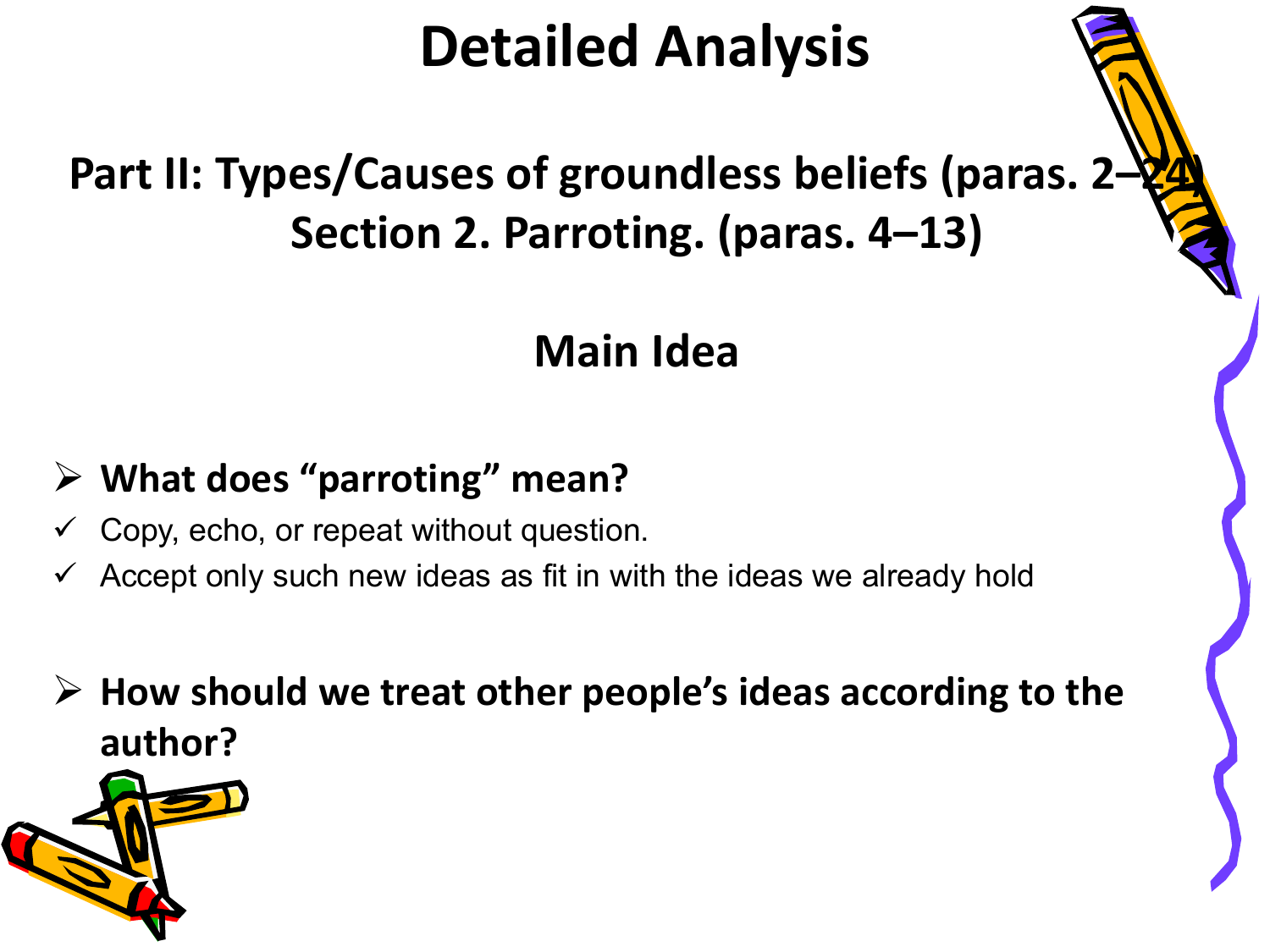- **What' s the author opinion of newspapers and advertisements?**
- **Why do we tend to accept only such new ideas as fit in with the ideas we already hold; and all conflicting ideas seem to us " obviously " absurd?**
- **What propositions should we treat with caution?**  $\checkmark$  Old propositions  $\checkmark$  Obvious truths



**Progress in human thought seems to consist mainly in getting rid of such ideas.**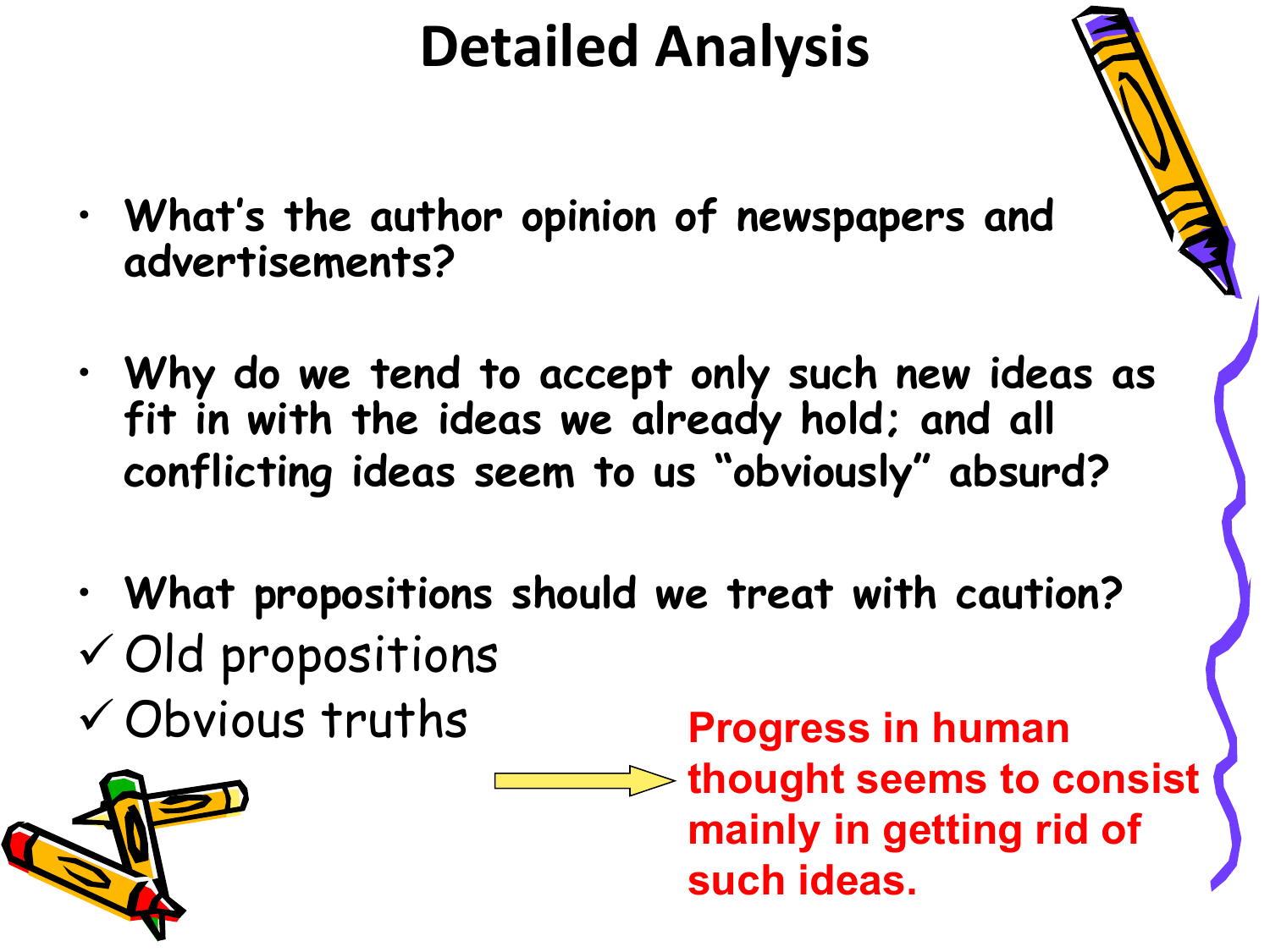### Part II: Sentence Paraphrase

When we find ourselves entertaining an opinion about which there is a feeling that even to enquire into it would be absurd, unnecessary, undesirable, or wicked—we may know that that opinion is a non-rational one. (para. 7)

> allow yourself to consider it as possible or as worth thinking about seriously

Another common mistake we make is to judge opinions according to our feelings. An opinion is true because it is true, not because we like it or find it desirable or useful. In fact, Futh can often be unpleasant or painful whereas untruth can be soothing and attractive.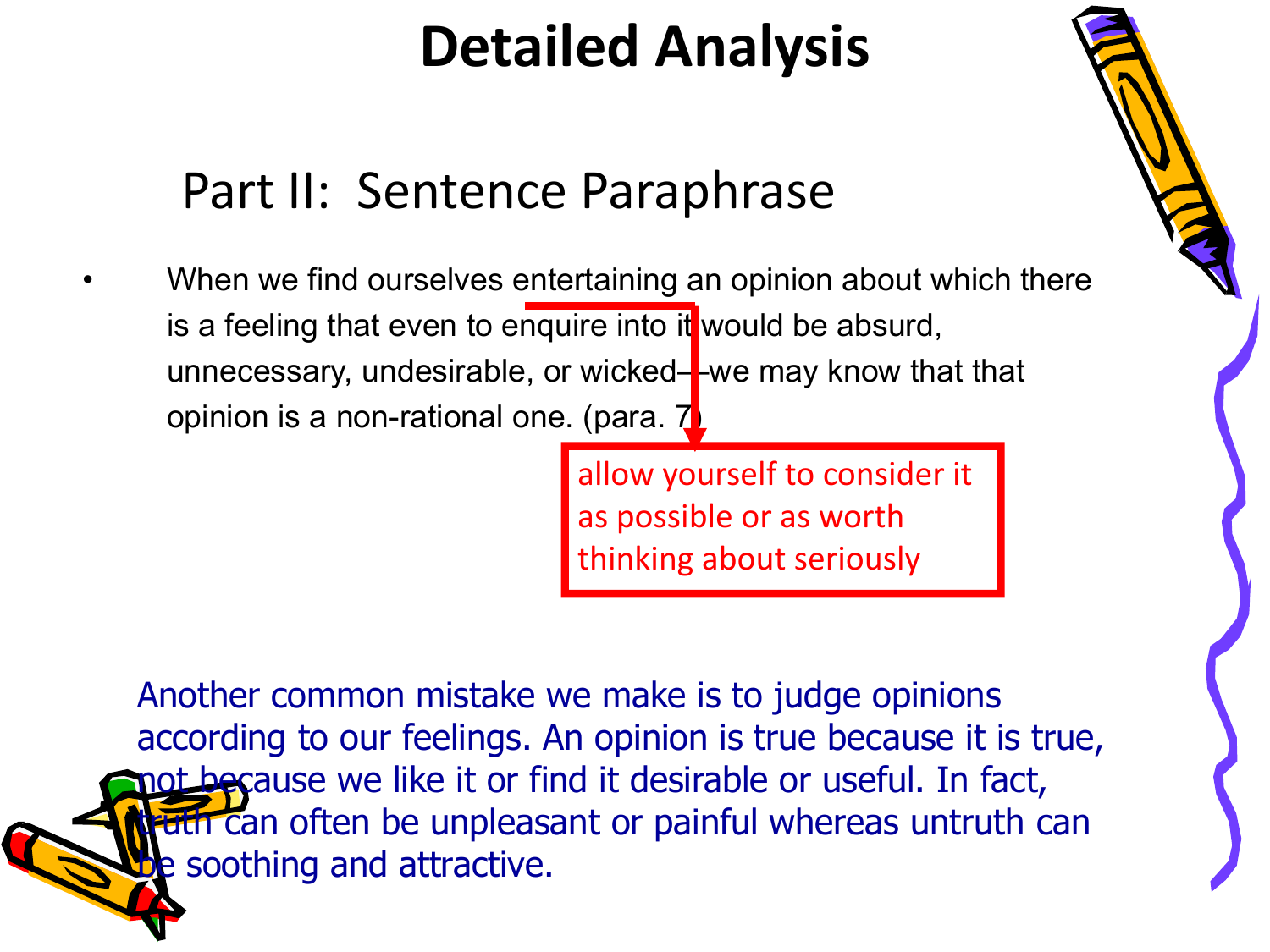### Part II: Exercise

- Franslate the following sentences into English, using words in the brackets.
	- 我不会考虑从事这种不跟人打交道的工作。(entertain)
	- I wouldn 't entertain the idea of such an unsociable job.
	- 我决不相信那个荒谬绝伦的故事。(credit)
	- I shall never credit that absurd tale.
	- 人们永远根据其它人的行动调整他们的行为。(in the light of)
	- Humans are forever adapting their behaviour in the light of others' actions.

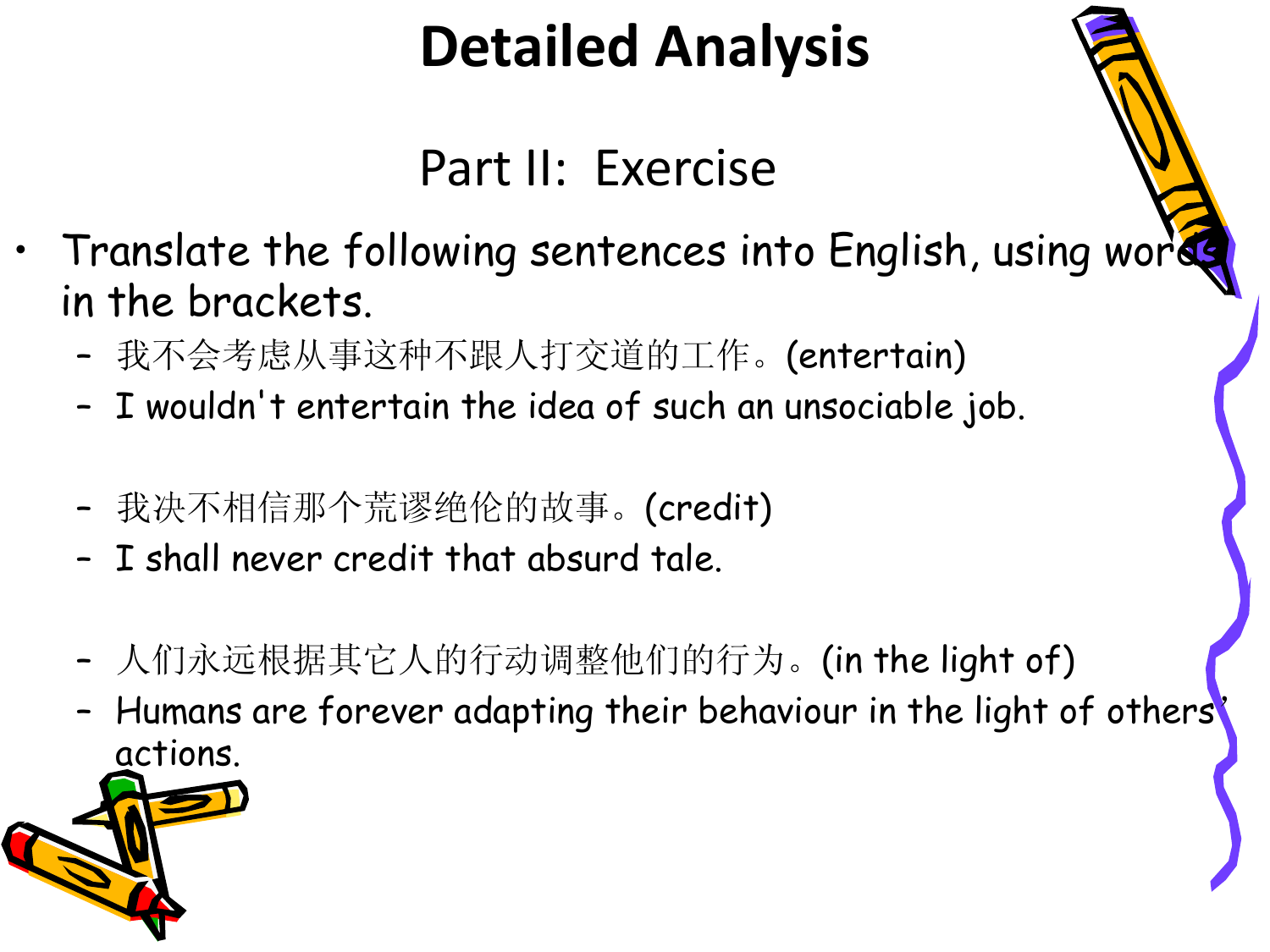#### **Part II: Types/Causes of groundless beliefs (paras. 2–24) Section 3. Self-interest (paras. 14–17)**

#### **Main Idea**

#### Ø **What does "self-interest" mean?**

- $\checkmark$  Way of earning one's livelihood and acquiring wealth
- $\checkmark$  Social position
- $\checkmark$  Justification

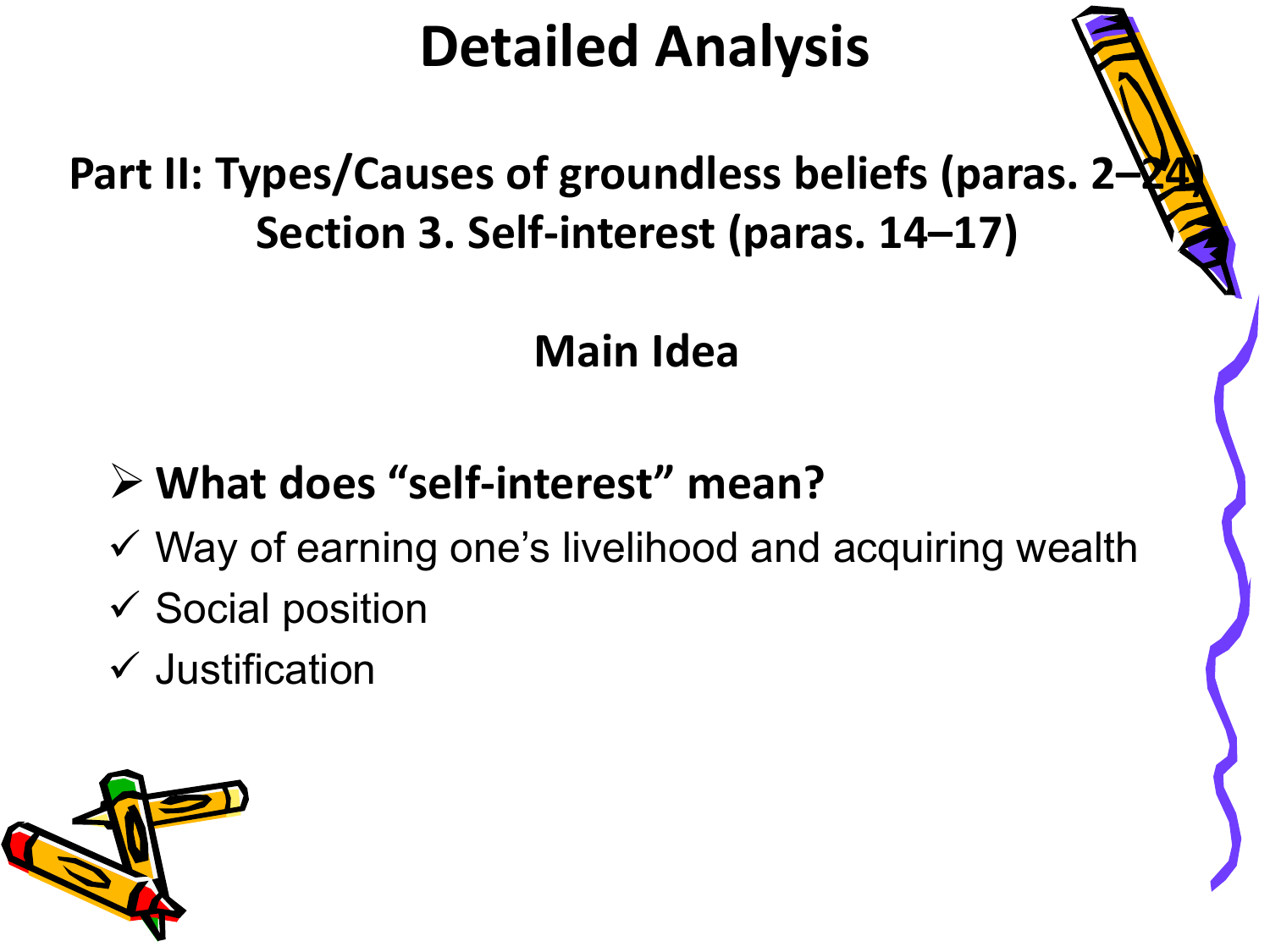### Part II: Exercise

- Franslate the following sentences into English, using word in the brackets.
	- 她认为她的高寿是精心安排饮食的结果。(attribute)
	- She attributes her great age to carefully planned diet.
	- 他坚信有朝一日他会返回故乡。(cling to)
	- He clings to the belief that one day he will be able to return to his native home.
	- 自此以后, 许多中央银行明白了, 流通纸币, 信任就是一切。(many a)
	- With paper money, confidence is everything, as many a central bank has since then discovered.

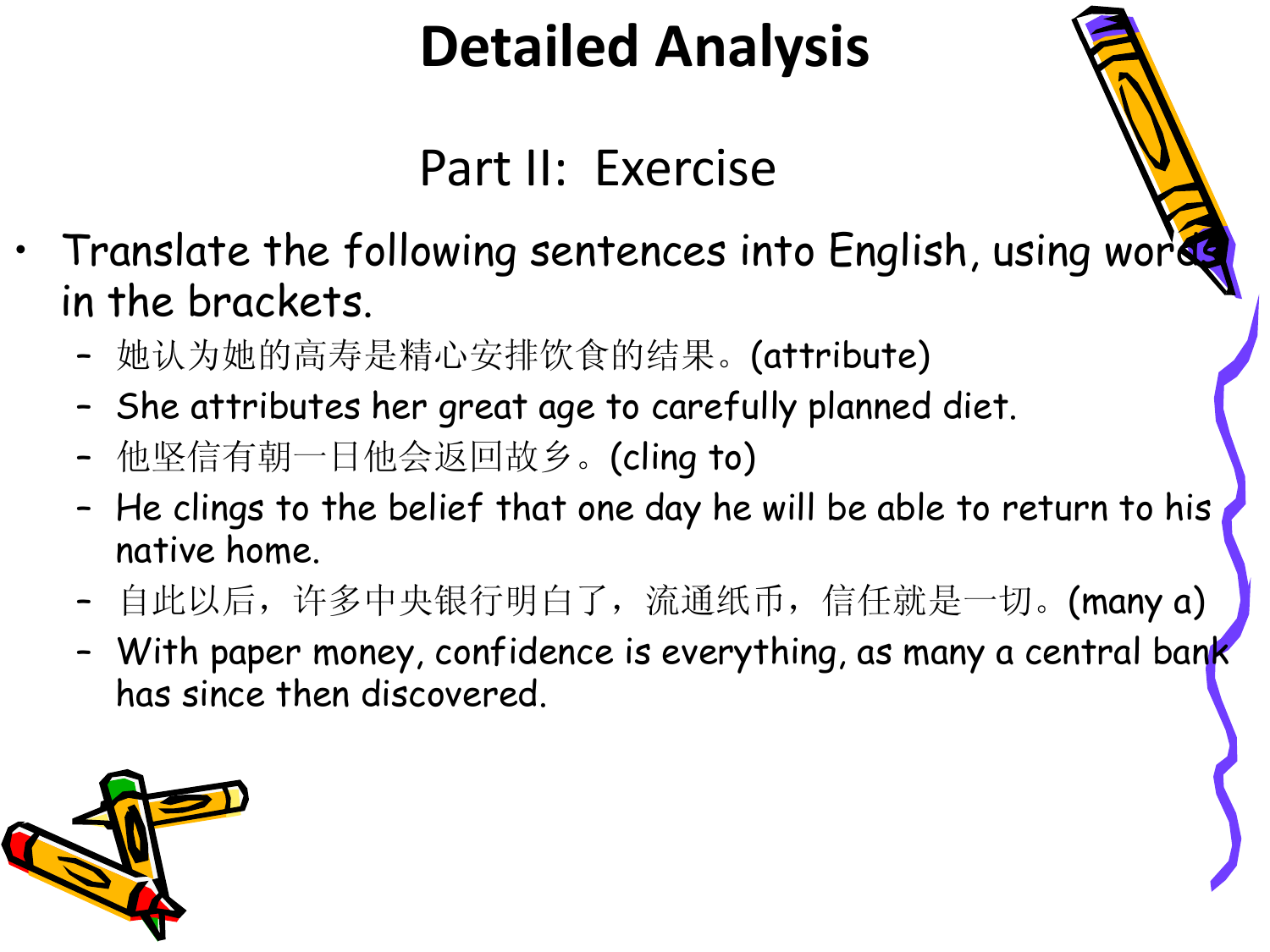#### **Part II: Types/Causes of groundless beliefs (paras. 2–24) Section 4. Sentimental associations (paras. 18–19)**

#### **Main Idea**

Ø **What examples do you have for groundless believes originated from "sentimental associations"?**

Ø **How shall we avert such a tendency?**

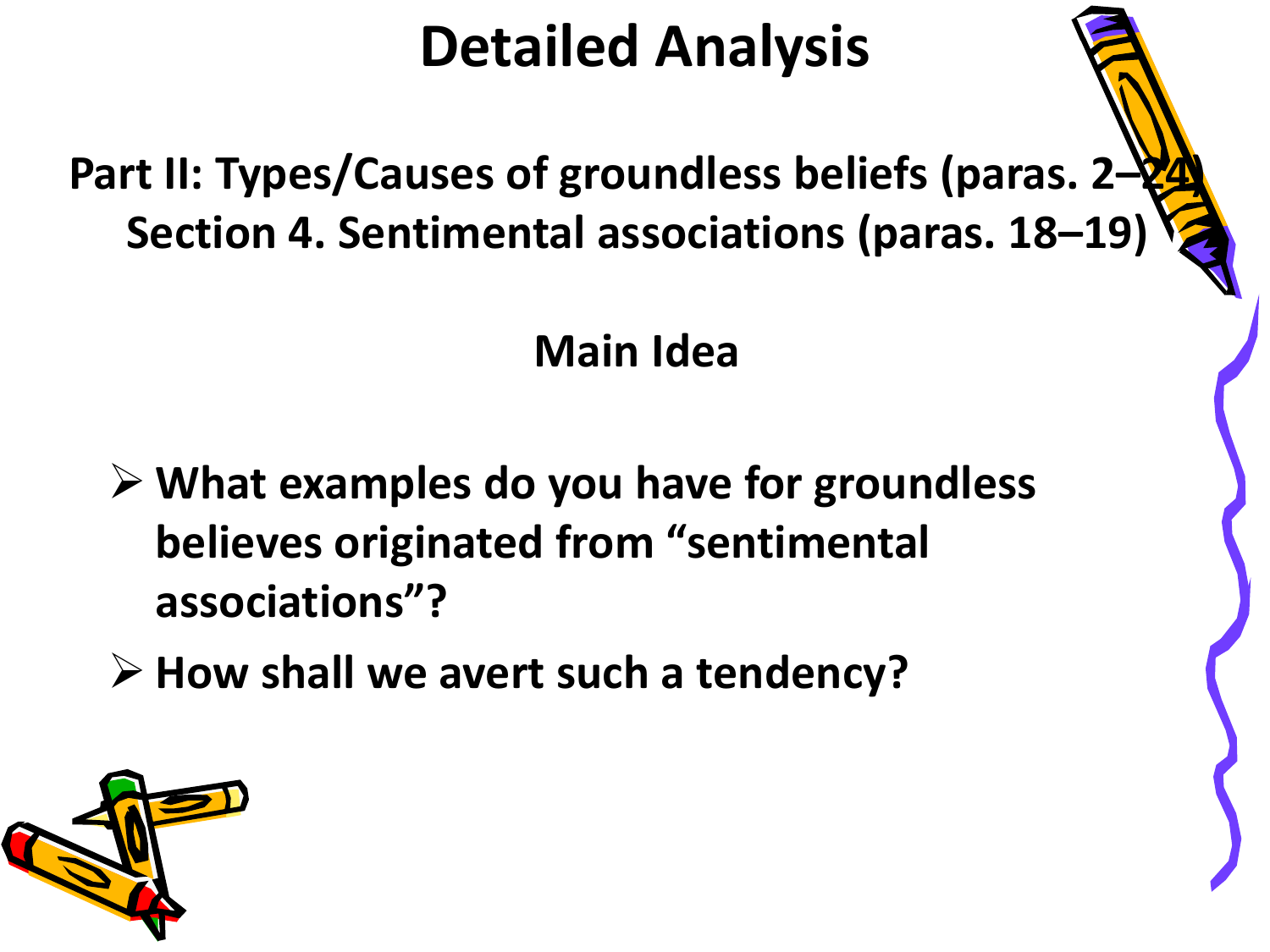### Part II: Exercise

- Franslate the following sentences into English, using words in the brackets.
	- 无论你怎么看待马克思, 你都不可能贬低他在我们的世界中所发挥的作用。 (belittle)
	- Whatever one may think about Marx, one must not belittle the role he plays in our world.
	- 如果任何人辜负了她的信任,她会怨恨一辈子。(grudge)
	- She could hold a life-long grudge against anyone who betrayed her trust.
	- 市场情况的变化使我们倾向于取消合同。(dispose)
	- Changes in the market conditions here dispose us to cancel the phtract

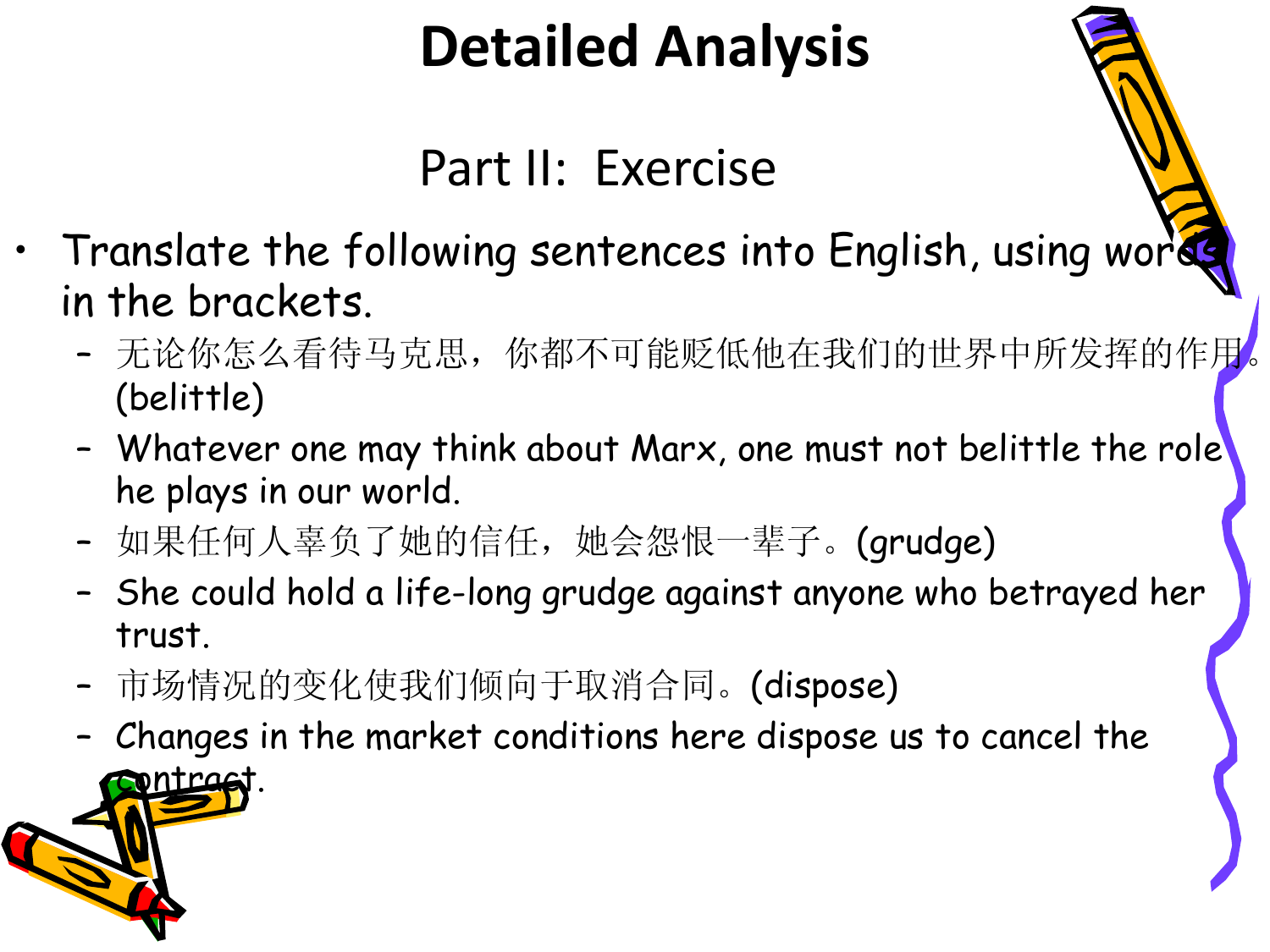#### **Part II: Types/Causes of groundless beliefs (paras. 2–24) Section 5. Fashion (paras. 20–24)**

**Main Idea**

Ø **What does the author mean by "fashion"?**

- $\checkmark$  How others of our own set feel and believe
- $\checkmark$  Habits of thought

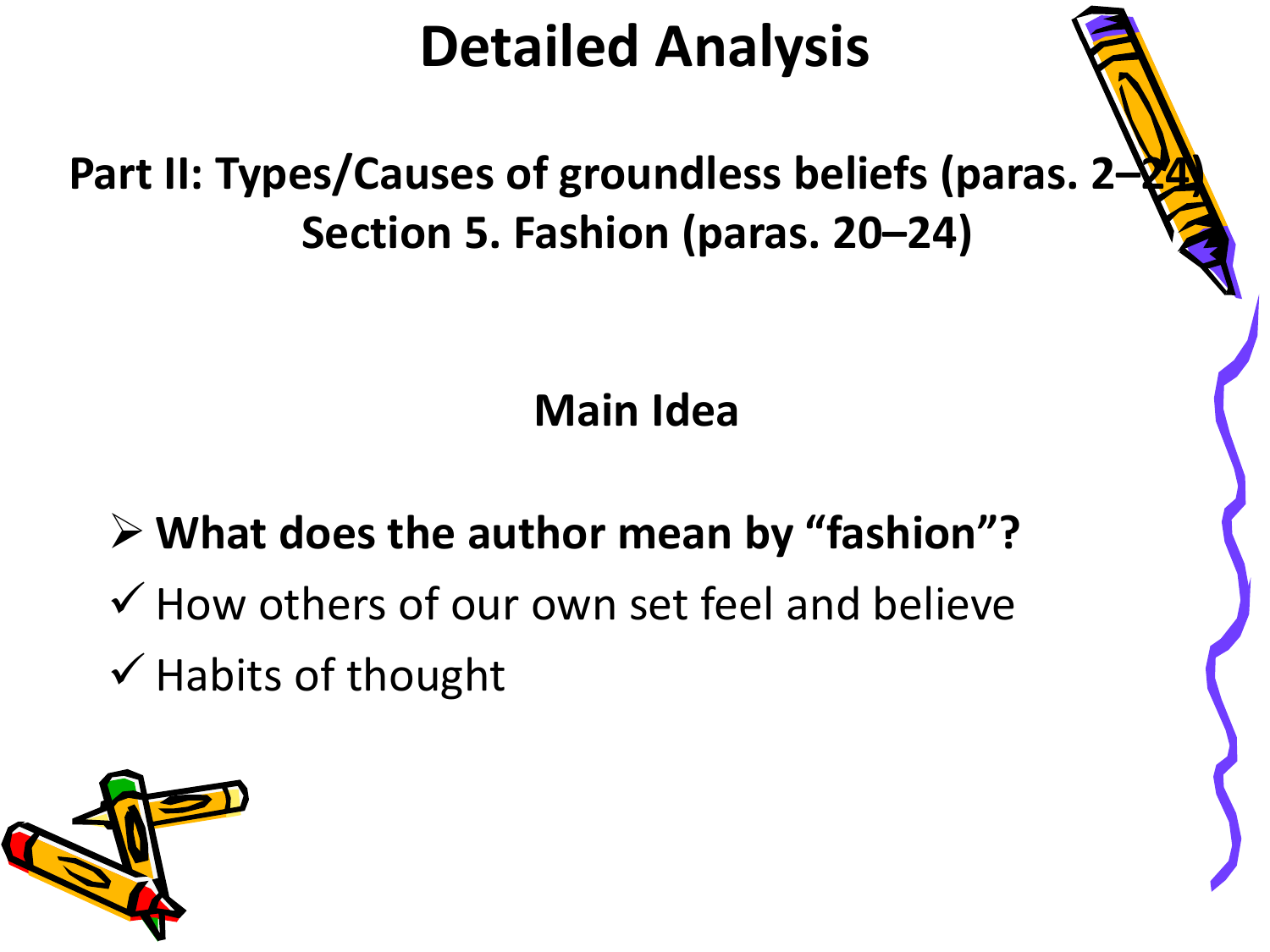#### **Part III: The conclusion (para. 25) The writer's praise of rational thinkers**

**Main Idea**

Ø **What are the features of rational minds?**

A desire

 $\checkmark$  To discover,

 $\checkmark$  To think things out clearly and rationally  $\mathbf{H}$  at the truth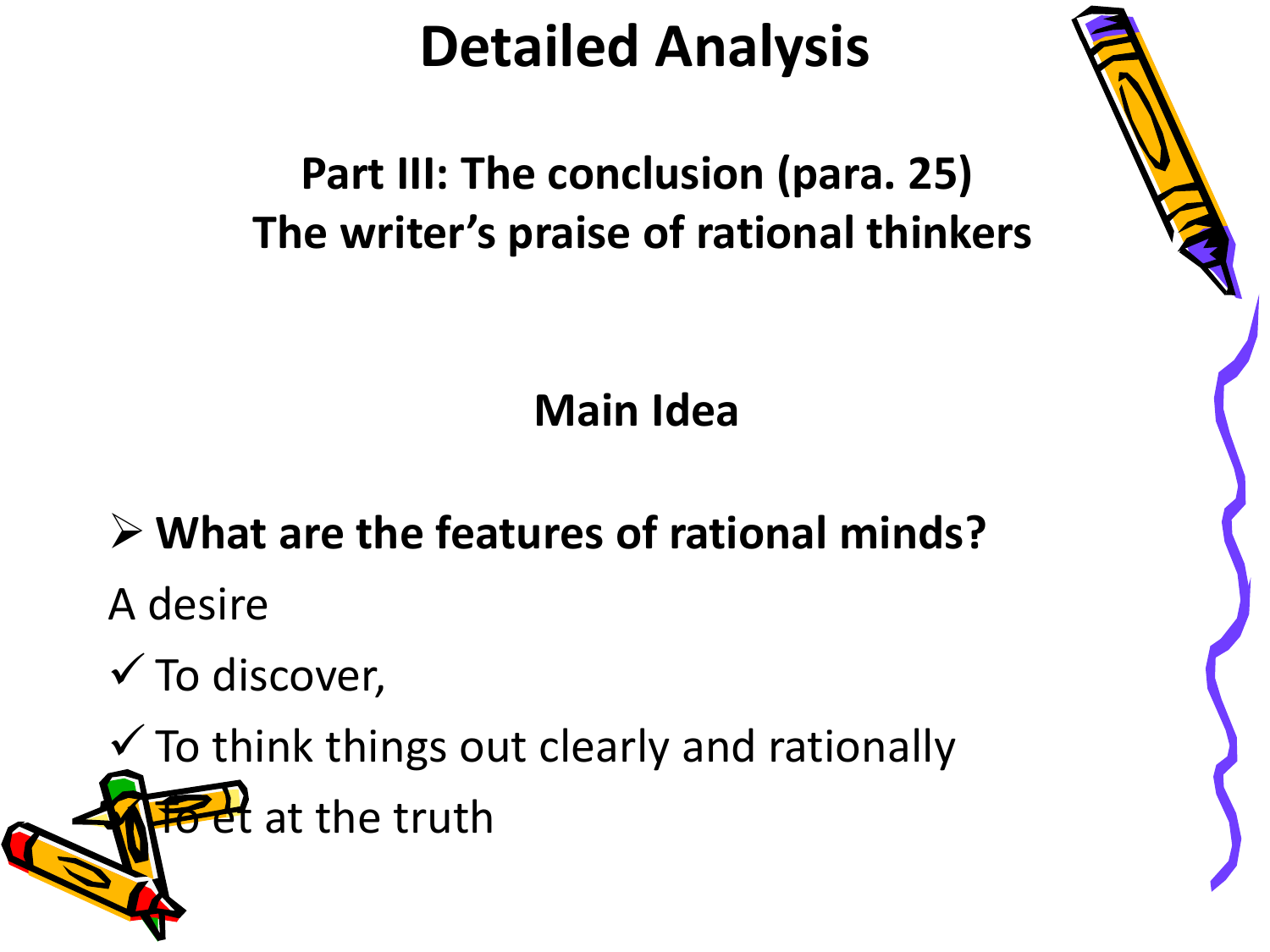Part III: Exercise

- Translate the following sentences into English, using word in the brackets.
	- 你应带体谅其他人所犯得错误并且原谅那些冒犯你的人。 (make allowance for)
	- You must make allowance for each other 's faults and forgive the person who offends you.
	- 你要确定是自己走近作者并去领会他的想法,而不是寻找自 己的观点。(get at)
	- Be sure that you go to the author to get at his meaning, not to find yours.

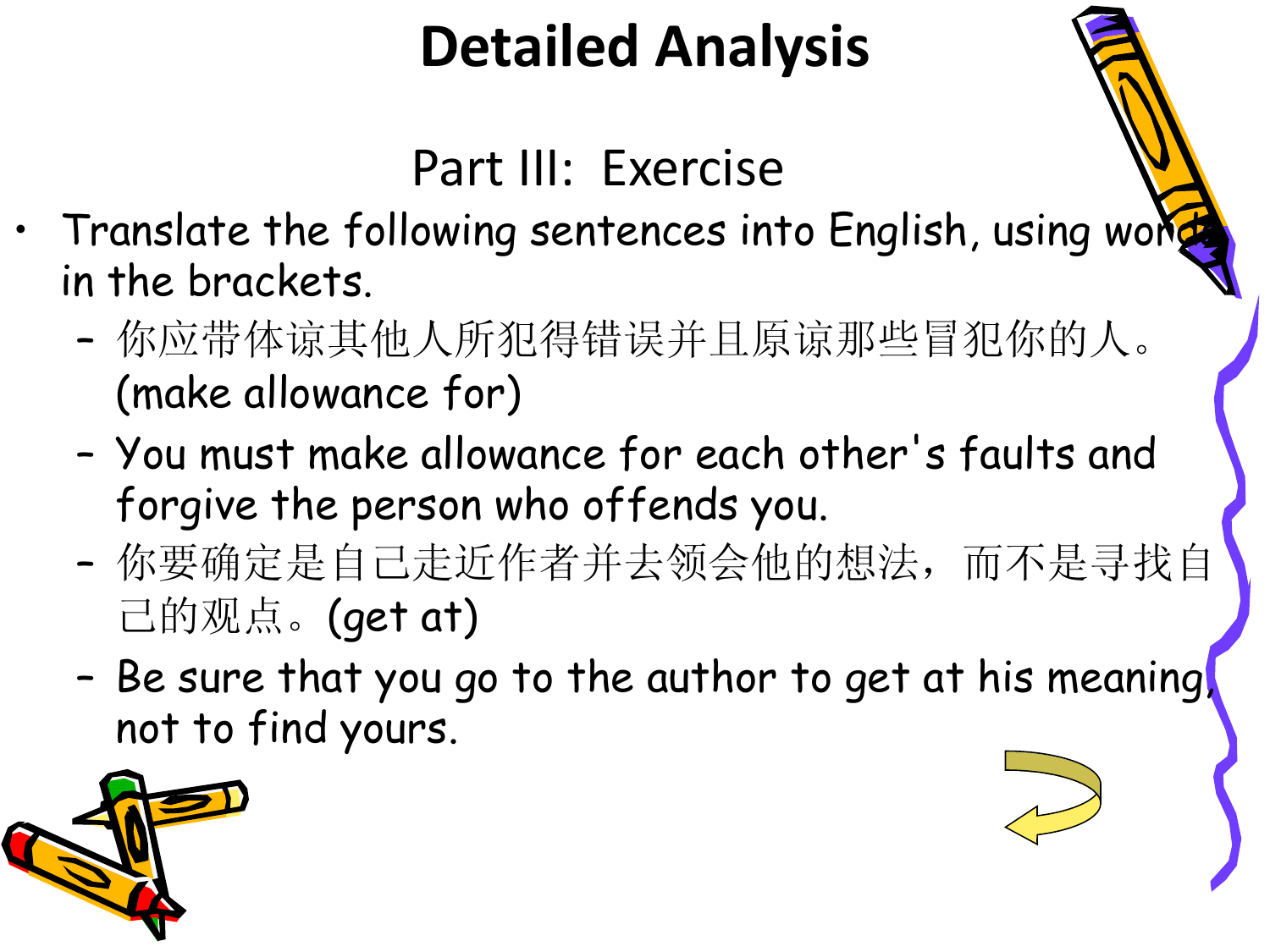# **Extension**

- **Whatare the five main sources of groundless beliefs?**
- 1. Early environment;
- 2. The habit of parroting;
- 3. Self-interest;
- 4. Sentimental association;
- 5. Fashion.
- **Whatwords should we watch out for so as to minimize the influence of groundless beliefs?**

**Naturally Obviously** By nature **Inevitable** ü …